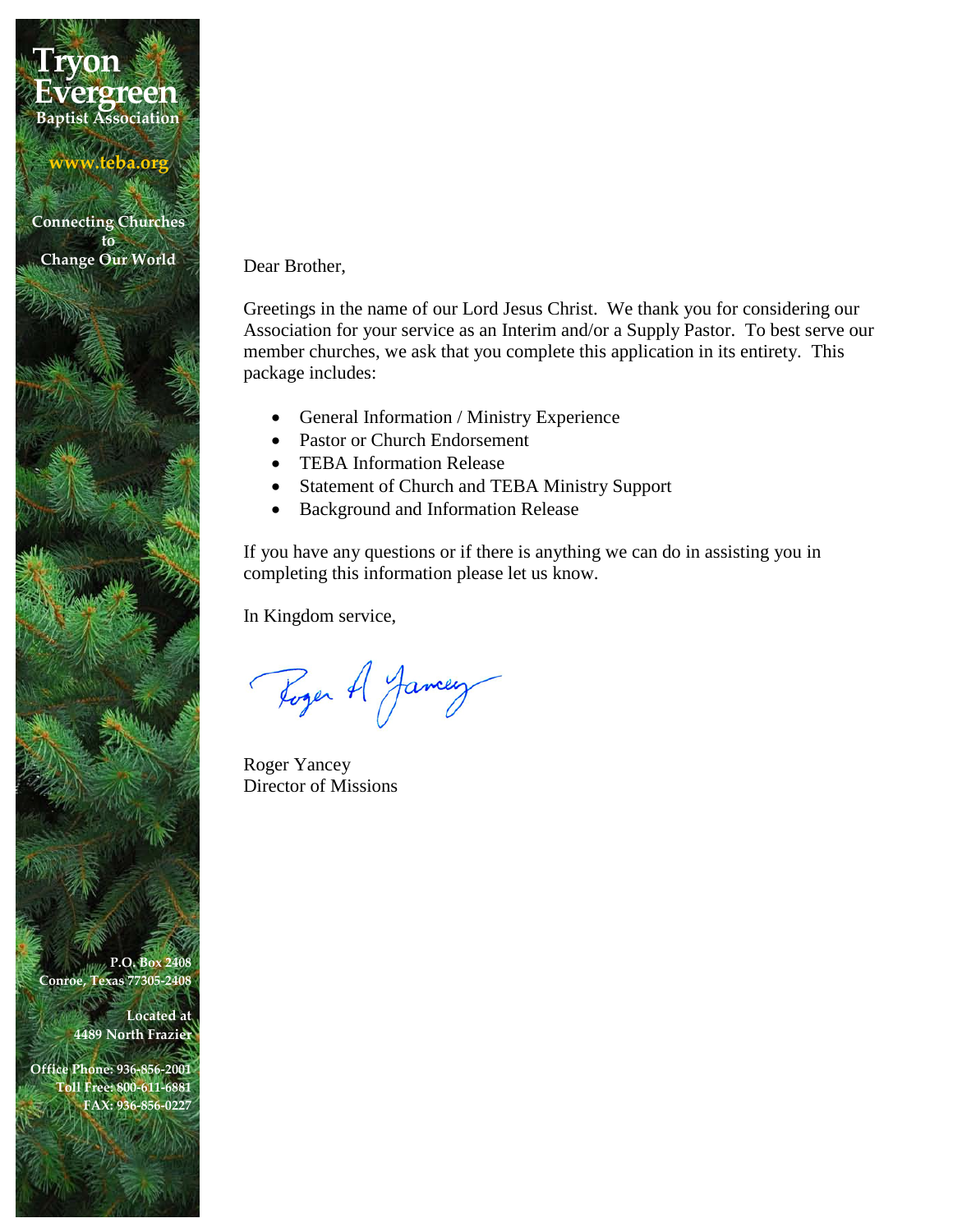## **General Information / Ministry Experience**

|                                                                                                                                                             | $City$ $ST$ $ZIP$ $ZIP$                                                                                                                                                                    |
|-------------------------------------------------------------------------------------------------------------------------------------------------------------|--------------------------------------------------------------------------------------------------------------------------------------------------------------------------------------------|
| Home Phone $(\_\_)$                                                                                                                                         | $\text{Mobile } (\_\_) \_\_$                                                                                                                                                               |
|                                                                                                                                                             |                                                                                                                                                                                            |
|                                                                                                                                                             |                                                                                                                                                                                            |
|                                                                                                                                                             | <b>Home Church Information</b>                                                                                                                                                             |
|                                                                                                                                                             |                                                                                                                                                                                            |
|                                                                                                                                                             |                                                                                                                                                                                            |
|                                                                                                                                                             |                                                                                                                                                                                            |
|                                                                                                                                                             |                                                                                                                                                                                            |
|                                                                                                                                                             | <b>Ministry Experience Information</b>                                                                                                                                                     |
|                                                                                                                                                             | Please fill out the first section and then complete the second section or provide a resume which lists your<br>ministry background. This information helps us respond to church inquiries. |
|                                                                                                                                                             | Section 1 – General Ministry Information                                                                                                                                                   |
| I am a Layman<br>I am / have been a Pastor<br>I am / have been a Ministry Staff Member<br>I am / have been a Missionary<br>I have been Ordained as a Deacon | (list other locations on back)<br>Church Year                                                                                                                                              |
| I have been Ordained as a Gospel Minister                                                                                                                   | Church Year                                                                                                                                                                                |
| I have received specialized training in Interim / Transitional Ministry.                                                                                    |                                                                                                                                                                                            |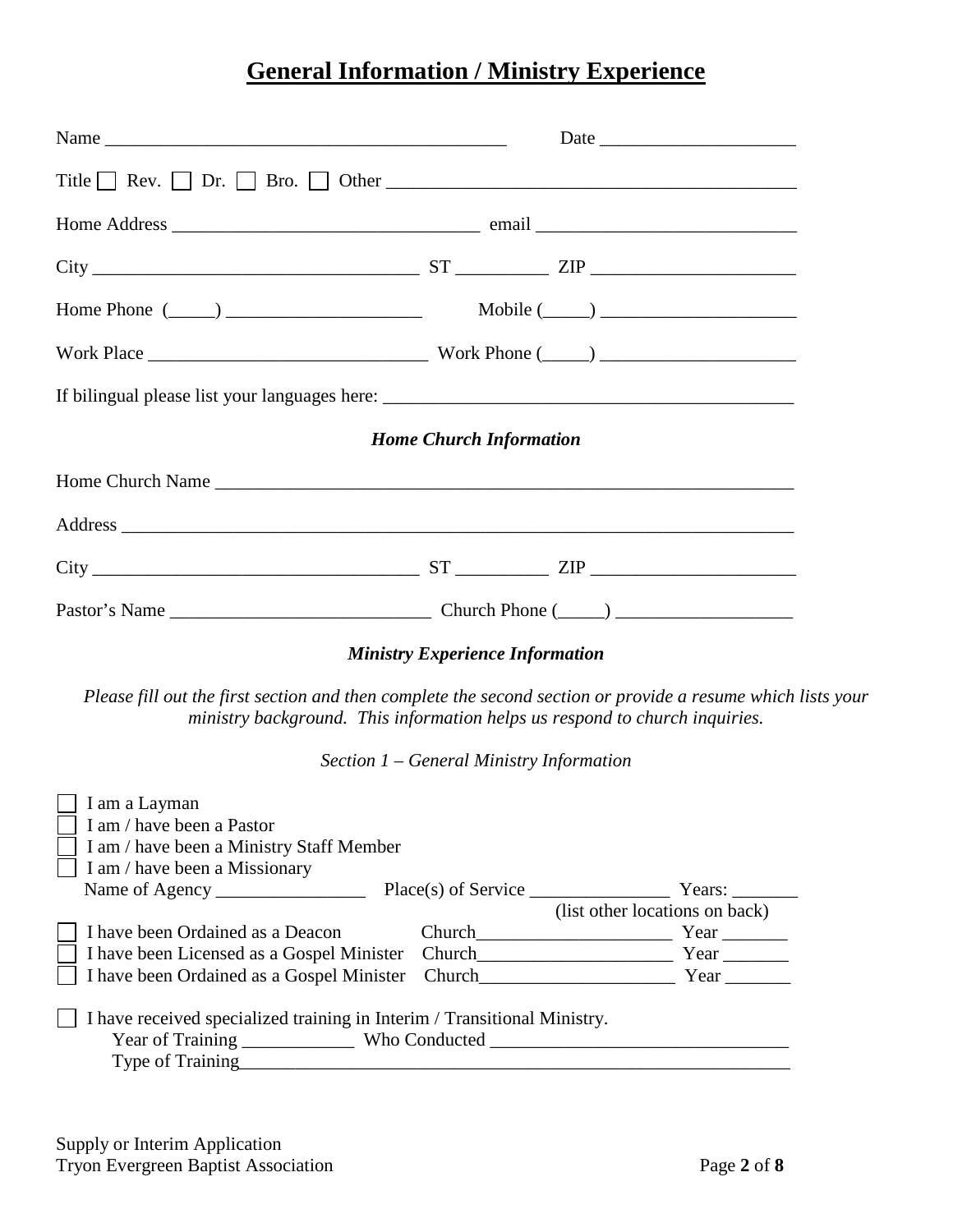$\Box$  I have received served as an ongoing Interim / Transitional Pastor in the following churches:

| <b>Church Name</b> | Dates |
|--------------------|-------|
| <b>Church Name</b> | Dates |
| <b>Church Name</b> | Dates |
| <b>Church Name</b> | Dates |

*Section 2 – Ministry Experience*

*For this section you may fill out the information below or provide a resume that includes the requested information. You may use the back of this form if needed.*

| <b>Educational Background:</b>                                                                                                                                       |                    |  |
|----------------------------------------------------------------------------------------------------------------------------------------------------------------------|--------------------|--|
|                                                                                                                                                                      |                    |  |
|                                                                                                                                                                      |                    |  |
|                                                                                                                                                                      | Date of Graduation |  |
| College / Seminary: $\frac{1}{2}$ Seminary:                                                                                                                          |                    |  |
| $Degree: \begin{tabular}{@{}c@{}} \hline \hline \multicolumn{3}{c}{\textbf{Degree:}} \hspace{1.0pt} \textbf{1} & \multicolumn{3}{c}{\textbf{Target:}} \end{tabular}$ |                    |  |
|                                                                                                                                                                      |                    |  |
|                                                                                                                                                                      |                    |  |
| Other:                                                                                                                                                               |                    |  |
|                                                                                                                                                                      |                    |  |

| Last 4 Places of Regular Ministry Service:<br>(please include volunteer and lay positions as applicable)                                                                                                                         |  |  |
|----------------------------------------------------------------------------------------------------------------------------------------------------------------------------------------------------------------------------------|--|--|
|                                                                                                                                                                                                                                  |  |  |
|                                                                                                                                                                                                                                  |  |  |
|                                                                                                                                                                                                                                  |  |  |
|                                                                                                                                                                                                                                  |  |  |
| $City$ State State                                                                                                                                                                                                               |  |  |
|                                                                                                                                                                                                                                  |  |  |
|                                                                                                                                                                                                                                  |  |  |
| $City$ State Section 2.1 State State State State State State State State State State State State State State State State State State State State State State State State State State State State State State State State State S |  |  |
|                                                                                                                                                                                                                                  |  |  |
|                                                                                                                                                                                                                                  |  |  |
| $City$ State Structure State State State State State State State State State State State State State State State State State State State State State State State State State State State State State State State State State Sta |  |  |
|                                                                                                                                                                                                                                  |  |  |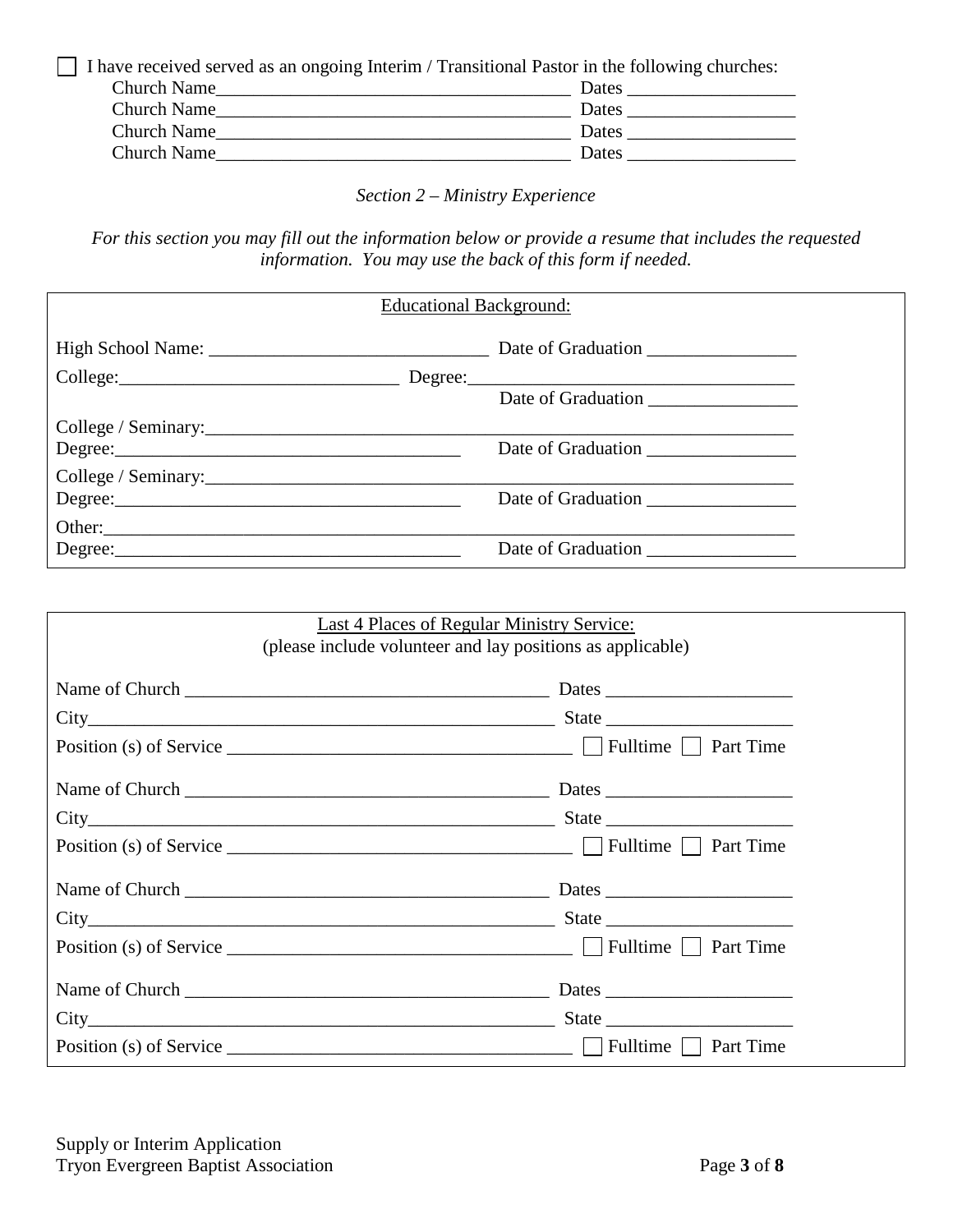### Specialized Ministry / Training:

*If you have specialized ministry / training in an area please list below including any certifications: (example – Conflict Resolution / NOVA / Chaplaincy / Other…)*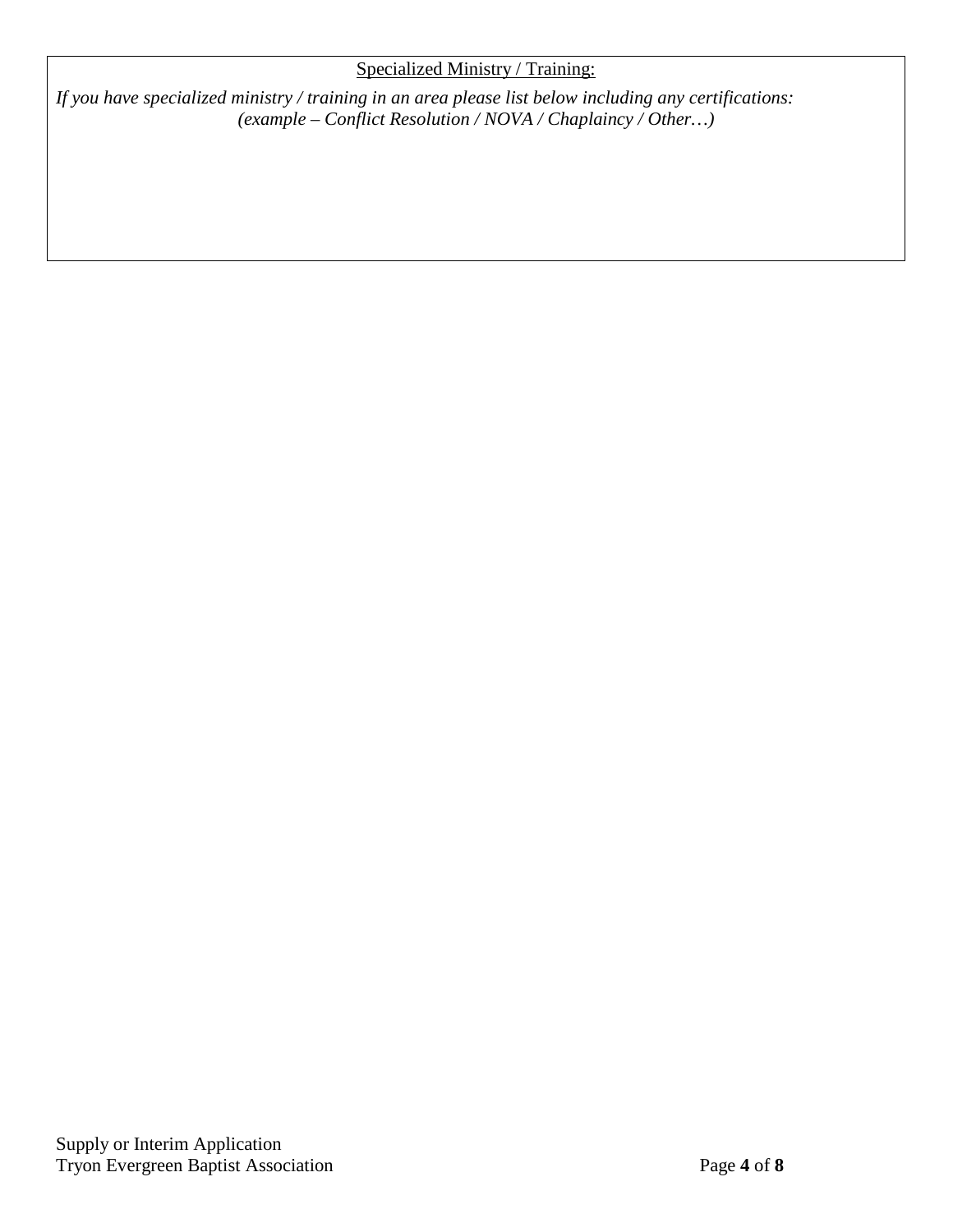### **Pastor or Church Endorsement for TEBA Pulpit Supply / Interim & Transitional Pastor List**

Dear Pastor and/or Church Family:

Those who request to be included on the Pulpit Supply / Interim & Transitional Pastor List of the Tryon Evergreen Baptist Association are required to provide evidence of a divine call to Christian ministry, display a sincere commitment to ministry and demonstrate active membership in a local Southern Baptist church.

We ask the applicant's pastor and/or church to affirm the qualities outlined above by completing this candidate endorsement. This form may be completed by either the Pastor or the Church Clerk but must include the signature of the Pastor or demonstrate endorsement by the church in the case of a Pastoral vacancy.

We take your endorsement of the applicant very seriously and thank you for your assistance.

Upon completion of the endorsement you may return it to the applicant or send it to us by mail at:

**Tryon Evergreen Baptist Association ATTN: Pulpit Supply List P.O. Box 2408 Conroe, Texas 77305-2408**

#### **Part I - Biographical Information**

Applicant's Name:

Date applicant became a member of your congregation (month and year):

Applicant became a member of your congregation by (check one):

- $\Box$  Profession of faith
- $\Box$  Letter from a Southern Baptist Church
- $\Box$  Letter from a non-Southern Baptist Church
- $\Box$  Other (please specify)

| Is applicant a current member of your church? $\square$ Yes $\square$ No |  |  |
|--------------------------------------------------------------------------|--|--|
| If no, please explain.                                                   |  |  |

|                                | Does applicant reflect activity equal to that of the committed laity in your church |
|--------------------------------|-------------------------------------------------------------------------------------|
| In worship service attendance? | $\Box$ Yes $\Box$ No                                                                |
| In financial stewardship?      | $\Box$ Yes $\Box$ No                                                                |
|                                | In program involvement? (Bible study, missions, music, etc.) $\Box$ Yes $\Box$ No   |

Please list positions of leadership, volunteer or paid, which applicant has held in your church:

\_\_\_\_\_\_\_\_\_\_\_\_\_\_\_\_\_\_\_\_\_\_\_\_\_\_\_\_\_\_\_\_\_\_\_\_\_\_\_\_\_\_\_\_\_\_\_\_\_\_\_\_\_\_\_\_\_\_\_\_\_\_\_\_\_\_\_\_\_\_\_\_\_\_\_\_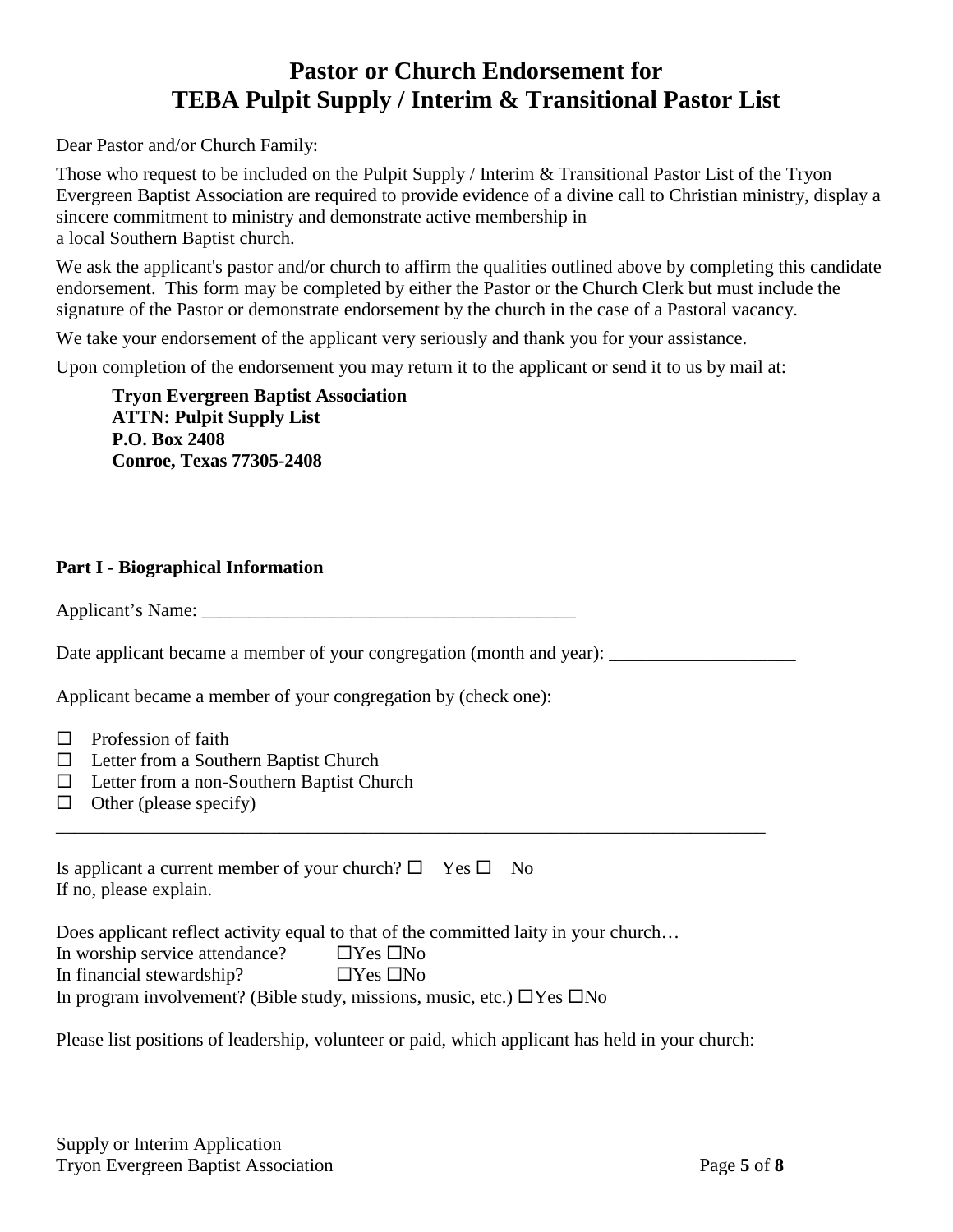#### **Initials of Statement Preparer \_\_\_\_\_\_\_\_\_\_\_\_ Statement of Endorsement**

The following statement must be read and attested to by the Sr. Pastor or in case of a pastoral vacancy to be completed by the moderator of the congregation with congregational approval.

*Having evidence that (name of applicant) is an individual who:*

- *is committed to the Christian faith;*
- *evidences a divine call to ministry;*
- *has moral integrity;*
- *is emotionally stable and able to fill leadership responsibilities in church life; and*

• *shows evidence for responsible Christian ministry I / we recommend (name) for inclusion on the TEBA Pulpit Supply / Interim & Transitional Pastor List and pledge our continuing interest and prayerful support.*

|  | In case of <b>vacancy</b> in the office of Pastor the church may provide the endorsement: |
|--|-------------------------------------------------------------------------------------------|
|  |                                                                                           |
|  |                                                                                           |
|  |                                                                                           |
|  |                                                                                           |
|  |                                                                                           |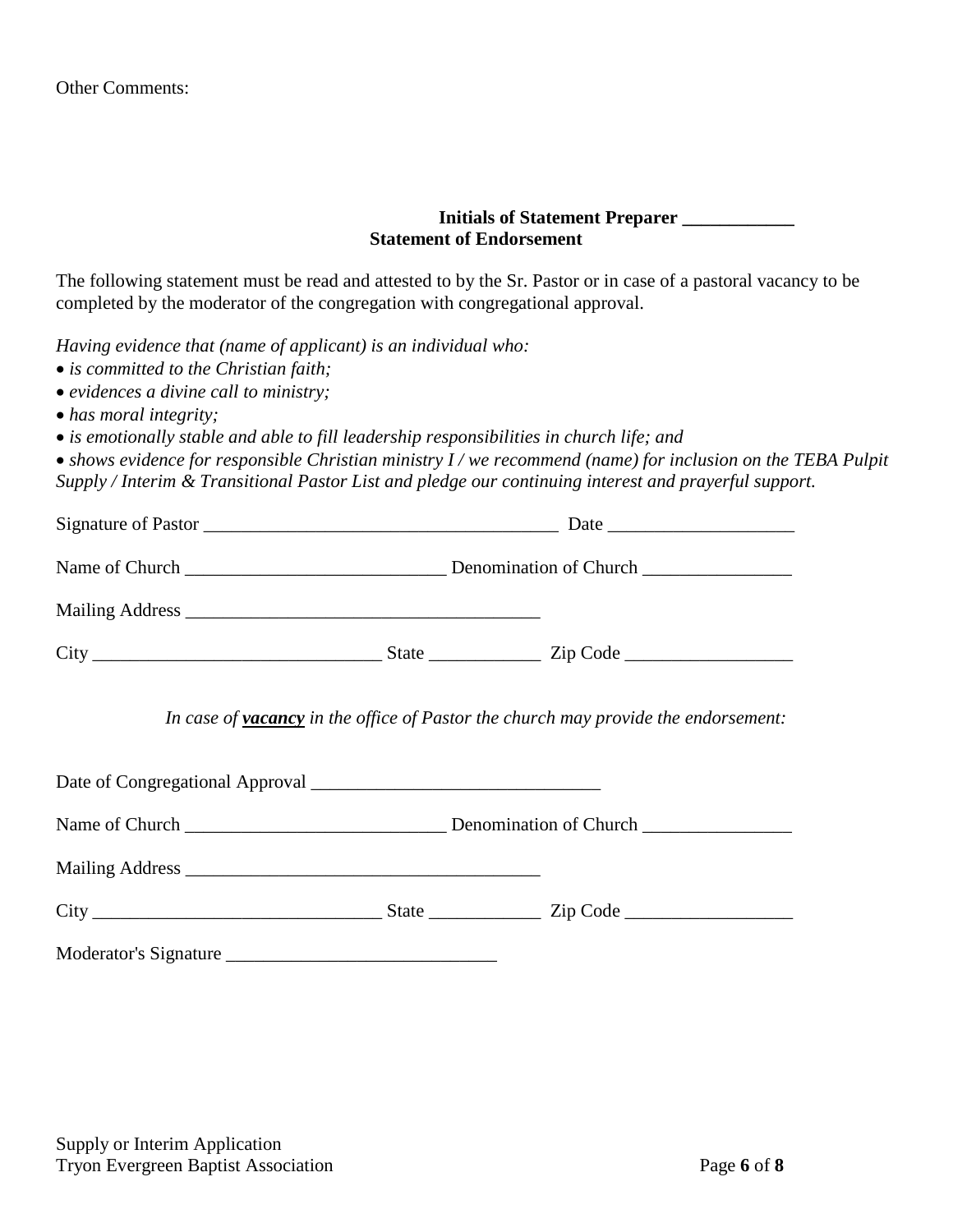### **TEBA Information Release**

| I hereby release the Tryon Evergreen Baptist Association and its agents to provide the information checked<br>below on its website and related publications for the purpose of assisting its member churches. I further<br>understand that its publishing of the information comes without specific guarantees or assurances and that all<br>information published on a website or other forms may be utilized by other parties for uses unforeseen by either<br>party. My permission will remain in effect until such time as it is withdrawn by me in writing to the physical<br>address of the Association or withdrawn by the Association as needed. |
|----------------------------------------------------------------------------------------------------------------------------------------------------------------------------------------------------------------------------------------------------------------------------------------------------------------------------------------------------------------------------------------------------------------------------------------------------------------------------------------------------------------------------------------------------------------------------------------------------------------------------------------------------------|
| I give permission for you to list my (please check all that apply):                                                                                                                                                                                                                                                                                                                                                                                                                                                                                                                                                                                      |
| Name $\Box$ Home Phone $\Box$ Mobile Phone $\Box$ Email $\Box$ Ministry Experience $\Box$ Training                                                                                                                                                                                                                                                                                                                                                                                                                                                                                                                                                       |
| I am available for Pulpit Supply $\Box$ I am available for Interims                                                                                                                                                                                                                                                                                                                                                                                                                                                                                                                                                                                      |
| Signature<br>Date                                                                                                                                                                                                                                                                                                                                                                                                                                                                                                                                                                                                                                        |

### **Statement of Church and TEBA Ministry Support**

As a called person committed to the Gospel Ministry I affirm to support the ministry and autonomy of the local church working together in cooperation with the member churches of the Tryon Evergreen Baptist Association. I further affirm that I will support the work and ministry of the Tryon Evergreen Baptist Association in the churches in which I serve as Pulpit Supply / Interim & Transitional Ministry. I further understand that my inclusion on the Pulpit Supply / Interim & Transitional Ministry List does not constitute an endorsement by the TEBA.

 $Signature$   $\qquad \qquad$   $Date$   $\qquad \qquad$   $Date$   $\qquad \qquad$   $Date$   $\qquad \qquad$   $Date$   $\qquad \qquad$   $\qquad \qquad$   $Date$   $\qquad \qquad$   $\qquad \qquad$   $\qquad \qquad$   $\qquad \qquad$   $\qquad \qquad$   $\qquad \qquad$   $\qquad \qquad$   $\qquad \qquad$   $\qquad \qquad$   $\qquad \qquad$   $\qquad \qquad$   $\qquad \qquad$   $\qquad \qquad$   $\qquad \qquad$   $\qquad \qquad$   $\qquad \qquad$